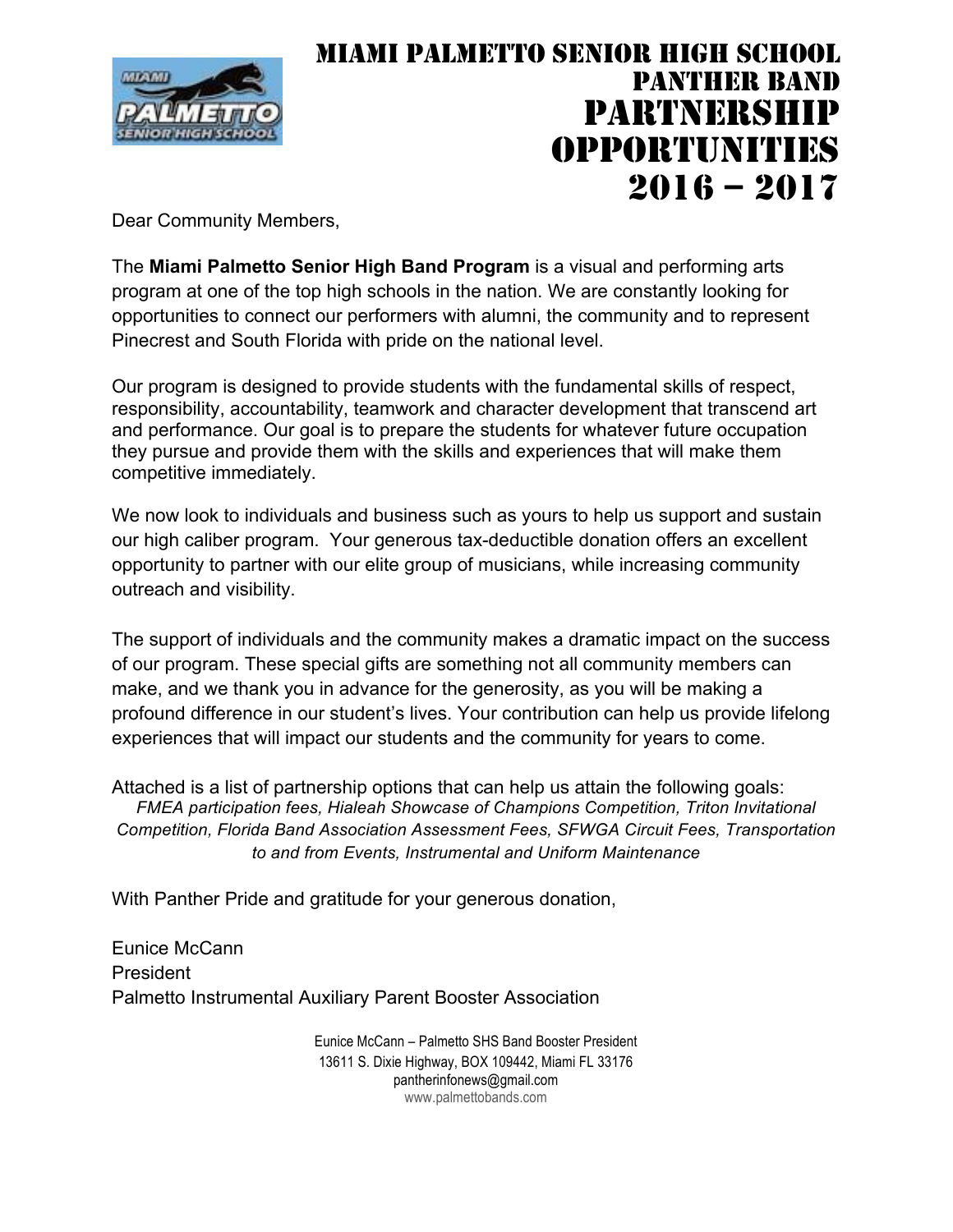# MIAMI PALMETTO SENIOR HIGH SCHOOL PANTHER PERFORMERS PARTNERSHIP LEVELS

### **Panther (\$1,000+)**

- Premier full page advertisement in Panther Band concert programs (Back cover, inside cover, centerfold)
- Verbal honorable mentions at performance concerts
- Name and Logo displayed on a printed banner along marching band field or music room
- Logo prominently displayed on the Panther Band webpage & T- Shirts
- Logo and Panther Level status displayed on the 2016-2017 Panther Performers Partner Board at all major events
- Name displayed on Panther Plaque in the Palmetto Senior High music room.
- Ten tickets to attend concerts
- Two tickets to attend end-of-year banquet in which a special company recognition award will be presented

### **Paw (\$750-999)**

- Full inside page advertisement in Panther Band concert programs
- Name and Logo displayed on a printed banner along marching band field or music room
- Logo displayed on the Panther Band webpage & Program T-shirts
- Logo and Paw Level status displayed in the Panther Performers Partner Board at all major events
- Name displayed on Paw Sponsorship Plaque in the Palmetto Senior High music room
- Five tickets to attend performance concerts

### **Blue (\$500-\$749)**

- Half page advertisement in Panther Band concert programs
- Logo displayed on the Panther Band webpage & Program T-shirts
- Logo and Blue Level status displayed on the Panther Performers Partner Board at all major events
- Name displayed on Blue Level Sponsorship Plaque in the Palmetto Senior High music room
- Two tickets to attend performance concerts

### **Grey (\$100-\$499), including in-kind gifts**

- Individual or Company name displayed on the Panther Band webpage
- Individual or Company name displayed on the Panther Performer Partner Board at all major events
- Name recognition in concert programs